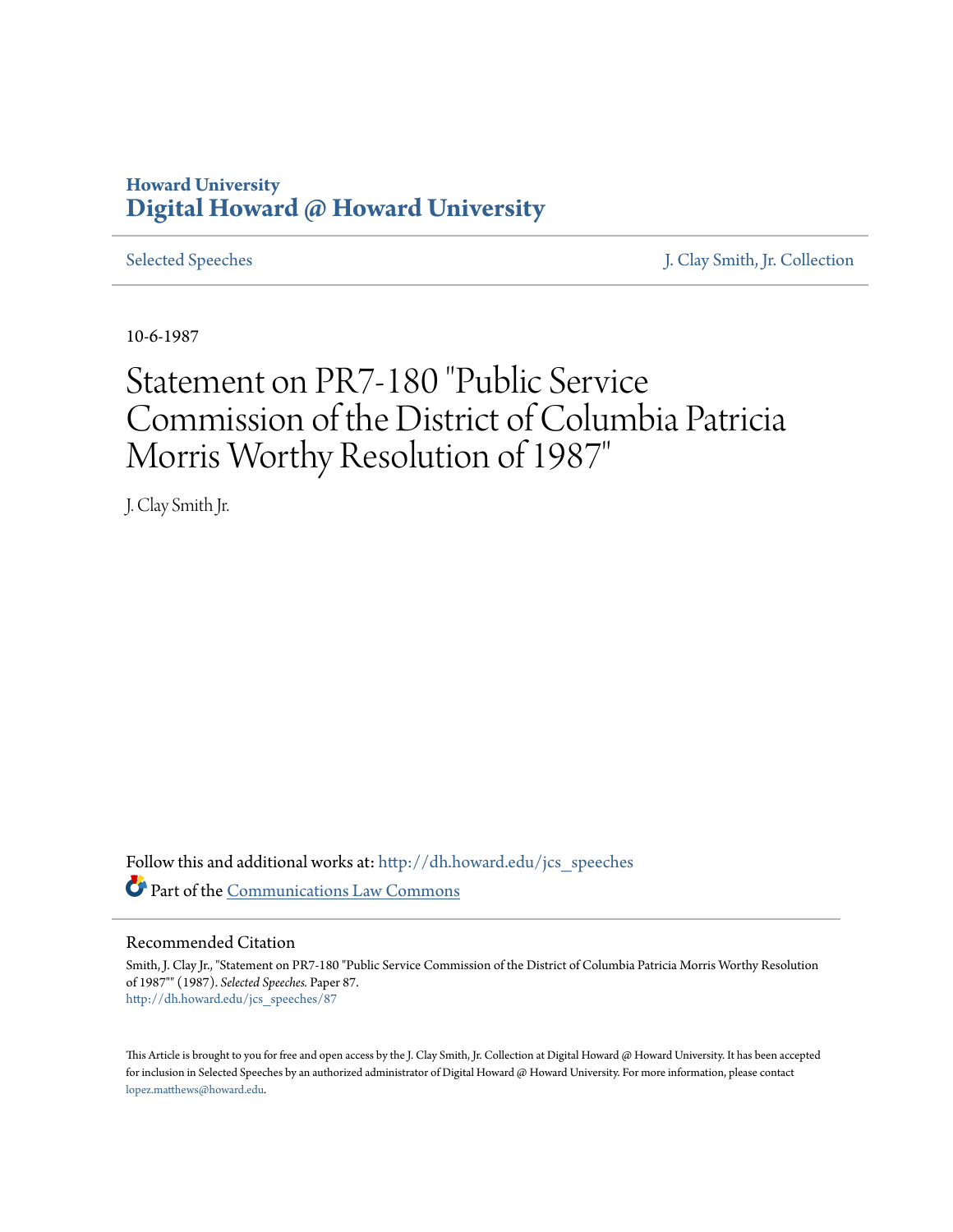$108B$ 

#### Professor J. Clay Smith, Dean Howard University School of Law

#### Statement on

## PR7-180 "Public Service Commission of the District of Columbia Patricia Morris Worthy Resolution of 1987"

#### **BEFORE THE** COMMITTEE ON PUBLIC SERVICES Tuesday, October 6, 1987

Chairman Smith and members of the Committee and Council, I am J. Clay Smith, Dean and Professor of the Howard University School of Law. I appreciate the opportunity to speak to you today in support of the confirmation of Patricia Morris Worthy as Chairman and Commissioner of the District of Columbia Public Service Commission. As you are aware, Howard University School of Law has a long and honorable history of service to the nation and each community in which its graduates live. Similarly, many graduates like Chairman Worthy begin their service to the community in law school. She entered Howard University School of Law in 1966. During her second year, she cofounded the National Consumer Information Center, which provided information and assistance to consumers regarding warranties, installment sales contracts, and consumer credit problems. This devotion to helping the community on the part of Ms. Worthy has steadily One need only look at the varied activities she is continued. involved in outside the Commission to realize her commitment. For example, Ms. Worthy served as Vice Chairman, of the Anacostia Economic Development Corporation. This organization was involved in a project to spur economic development in the far southeast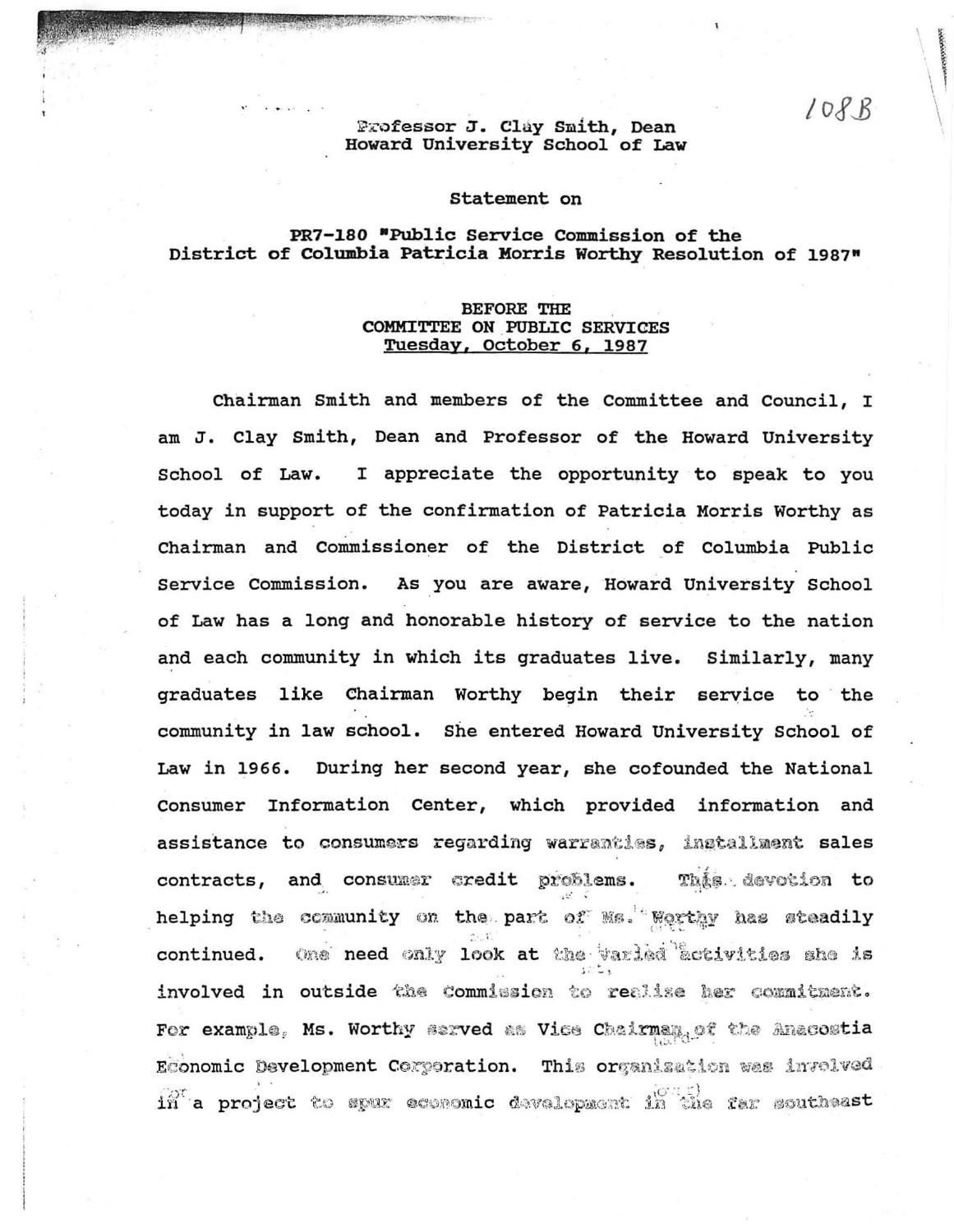section of the District. "Currently, Ms. Worthy serves on the Board of Directors of the Public Broadcasting Network (WETA, Television 26, Radio FM 91). In this capacity, she was successful in prodding the Board of Directors of WETA to take an affirmative position .against apartheid in South Africa. Additionally, I am proud to have her as an adjunct professor at the law school, where she is known as an extremely demanding professor, committed to excellence. However, her commitment to educating lawyers does not stop there. She is a member of the ever, her commitment to<br>She is a member of the<br>Multistate Professional National Conference of Bar Examiners' Multistate Professional Responsibility Examination Committee. The Committee is charged with formulating the exams that focus on potential attorneys' knowledge of the ethical and professional requirements of . practicing law. I might note with pleasure. that she has placed a number of Howard Law students and graduates in utility companies, where they practice in an area of law which traditionally few blacks practiced.'

Ms. Worthy is sensitive to the interests of the ratepayers and committed to balancing both ratepayers and utilities interests in order to ensure the delivery of safe, reliable and quality utility service at the lowest possible cost. I believe the many issues and decisions confronting the commission demands leadership, intelligence, and a commitment to fairness. Chairman Worthy has demonstrated these qualities since she was first appointed to the Commission by Mayor Barry in 1980. I might also note that at a time when City Government is being criticized for

2